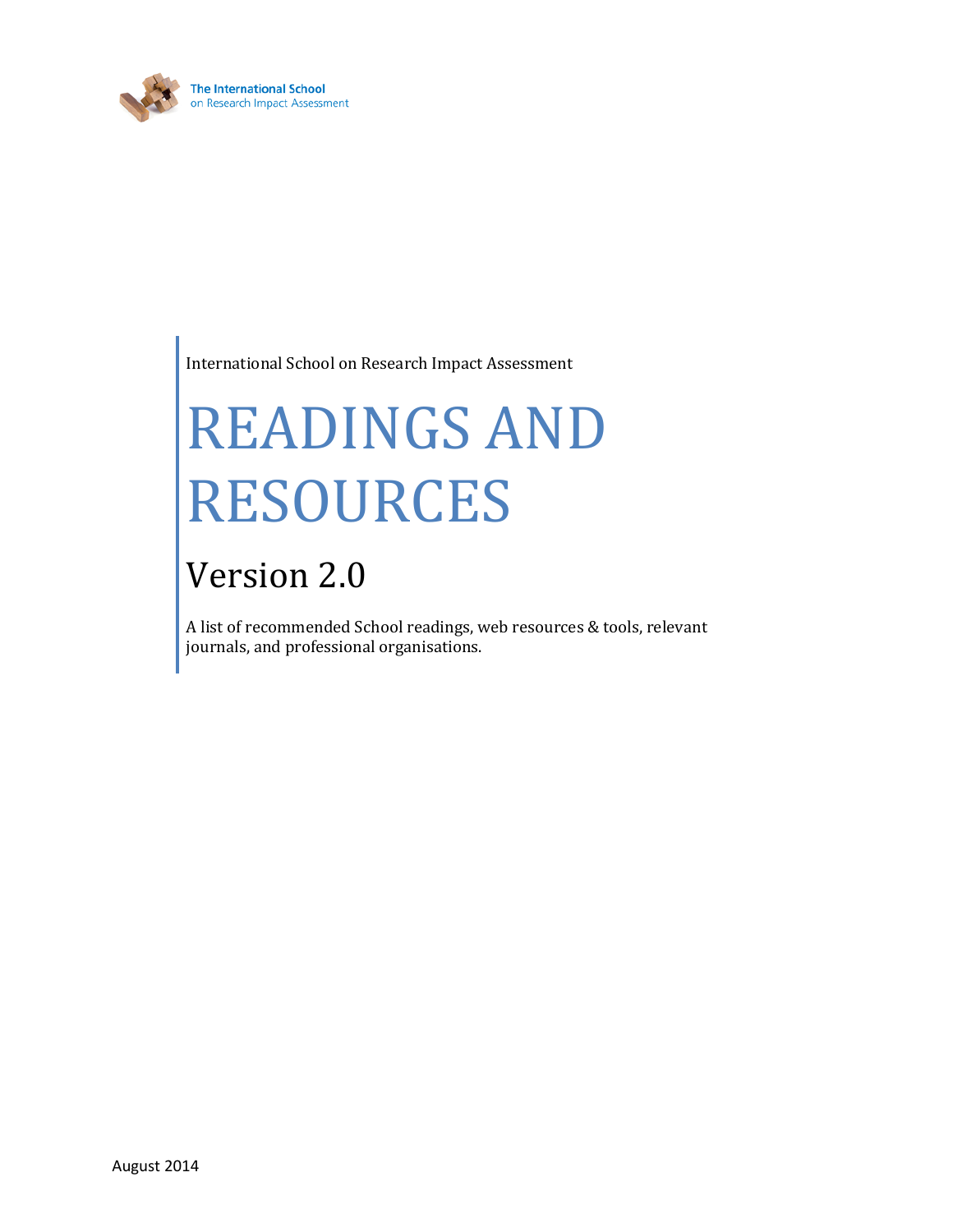



This work is licensed under a [Creative Commons Attribution-NonCommercial-ShareAlike 4.0](http://creativecommons.org/licenses/by-nc-sa/4.0/)  [International License.](http://creativecommons.org/licenses/by-nc-sa/4.0/) To accelerate the sharing of research impact assessment (RIA) knowledge and creativity, the International School on Research Impact Assessment (ISRIA, the School) has adopted this license to allow remixing, enhancing, and building upon the School materials non-commercially by others, so long as appropriate credit is given to ISRIA, the changes are indicated, and the new materials are licensed under the identical terms. ISRIA encourages all School material creators, i.e., faculty and participants, to adopt this license by placing the Creative Commons logo on School-related materials, which should not be bound by copyright, license or contractual restrictions otherwise.

International School on Research Impact Assessment (ISRIA) 2014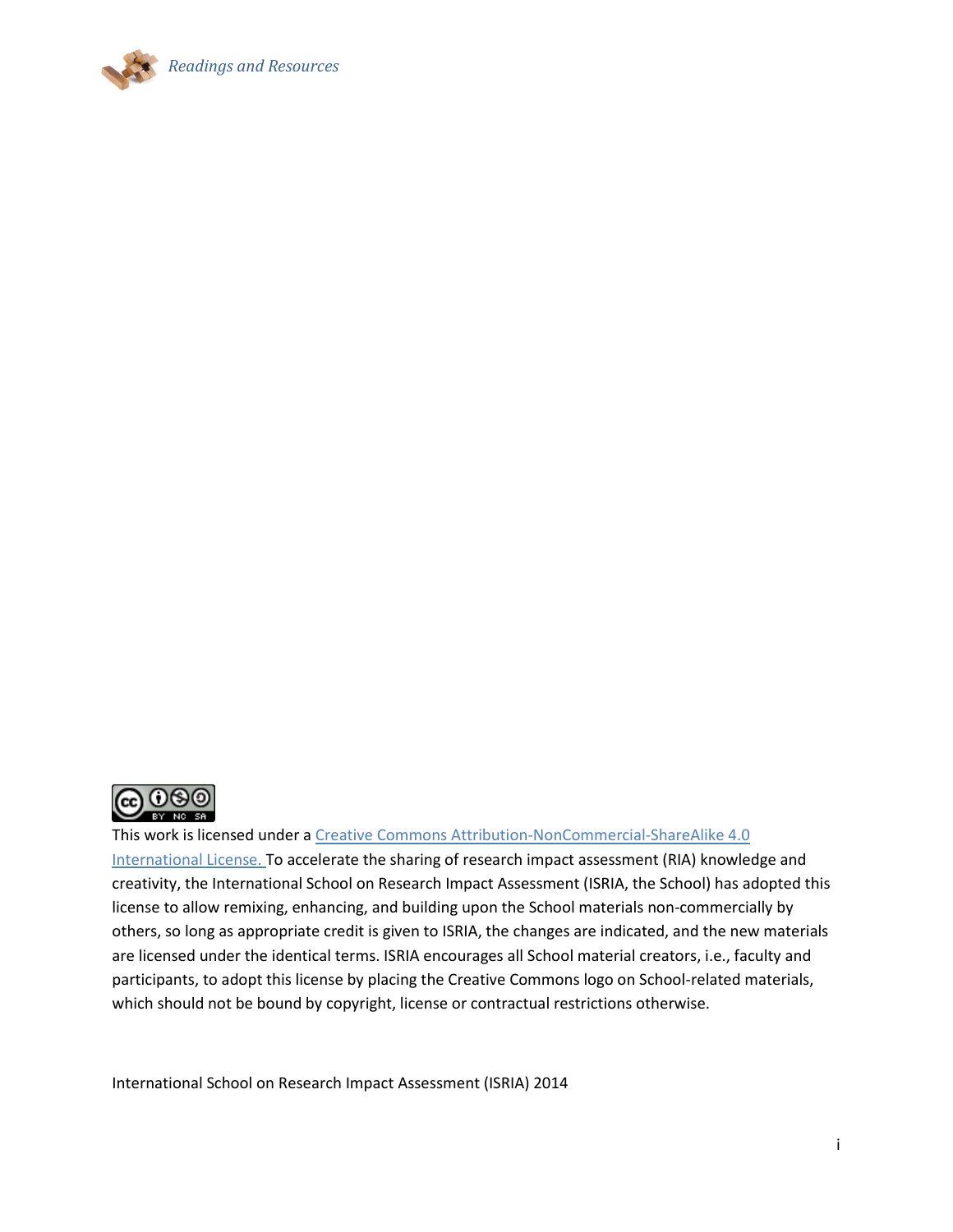

#### **Acknowledgements**

The International School on Research Impact Assessment (ISRIA) gratefully acknowledges Liza Chan (Alberta Innovates – Health Solutions [AIHS]), Kathryn Graham (AIHS) and Gretchen Jordan (360 Innovation LLC) for their assistance in developing the first version of the ISRIA *Readings and Resources*. ISRIA also recognizes Liza Chan for her work in updating this document to its current version.

As reflected by the Creative Commons Attribution-NonCommercial-ShareAlike 4.0 International License, ISRIA encourages its participants to adapt the *RIA Plan – Summary Matrix* and other tools and resources in the ISRIA Toolbox to meet their impact assessment needs.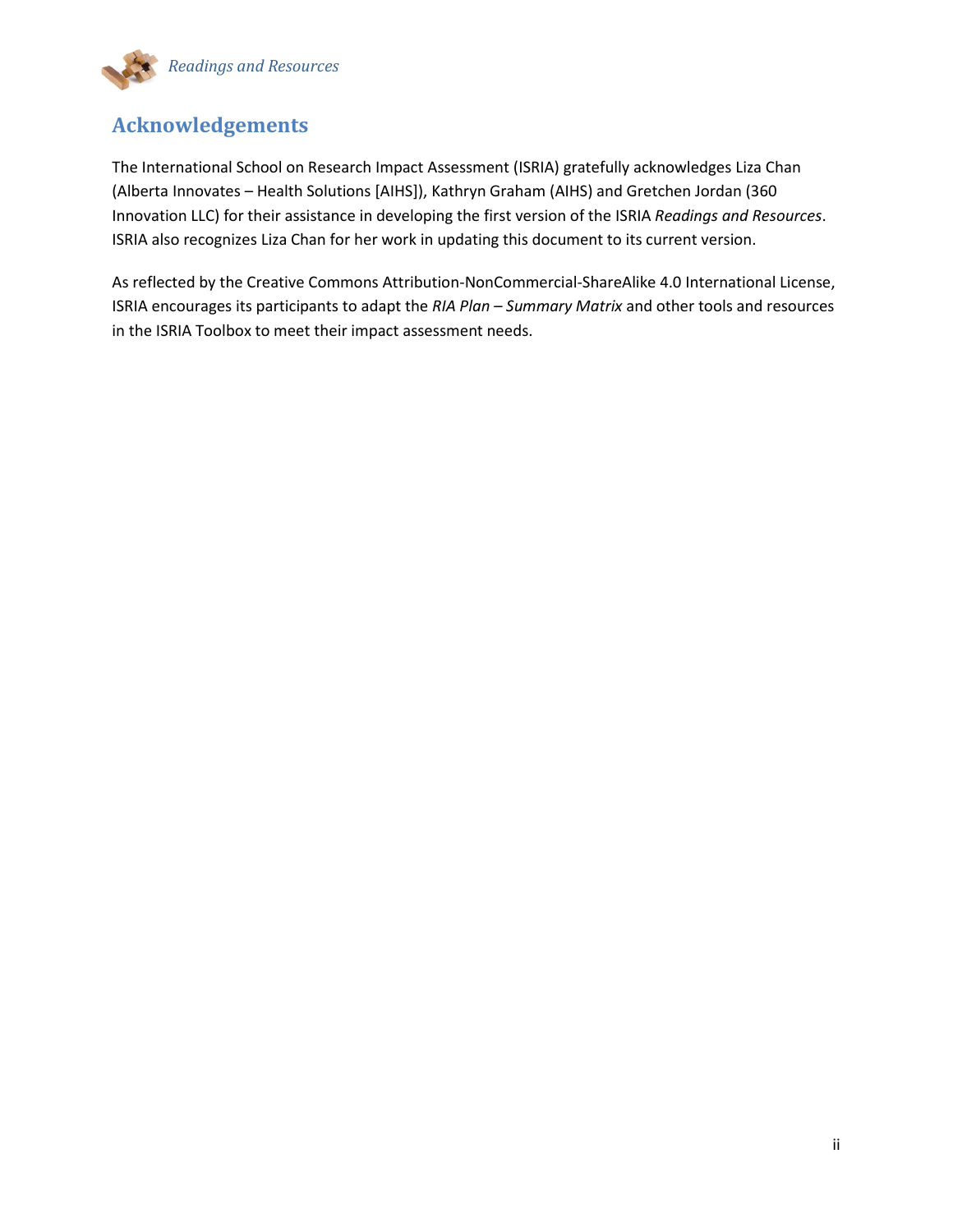

### **Contents**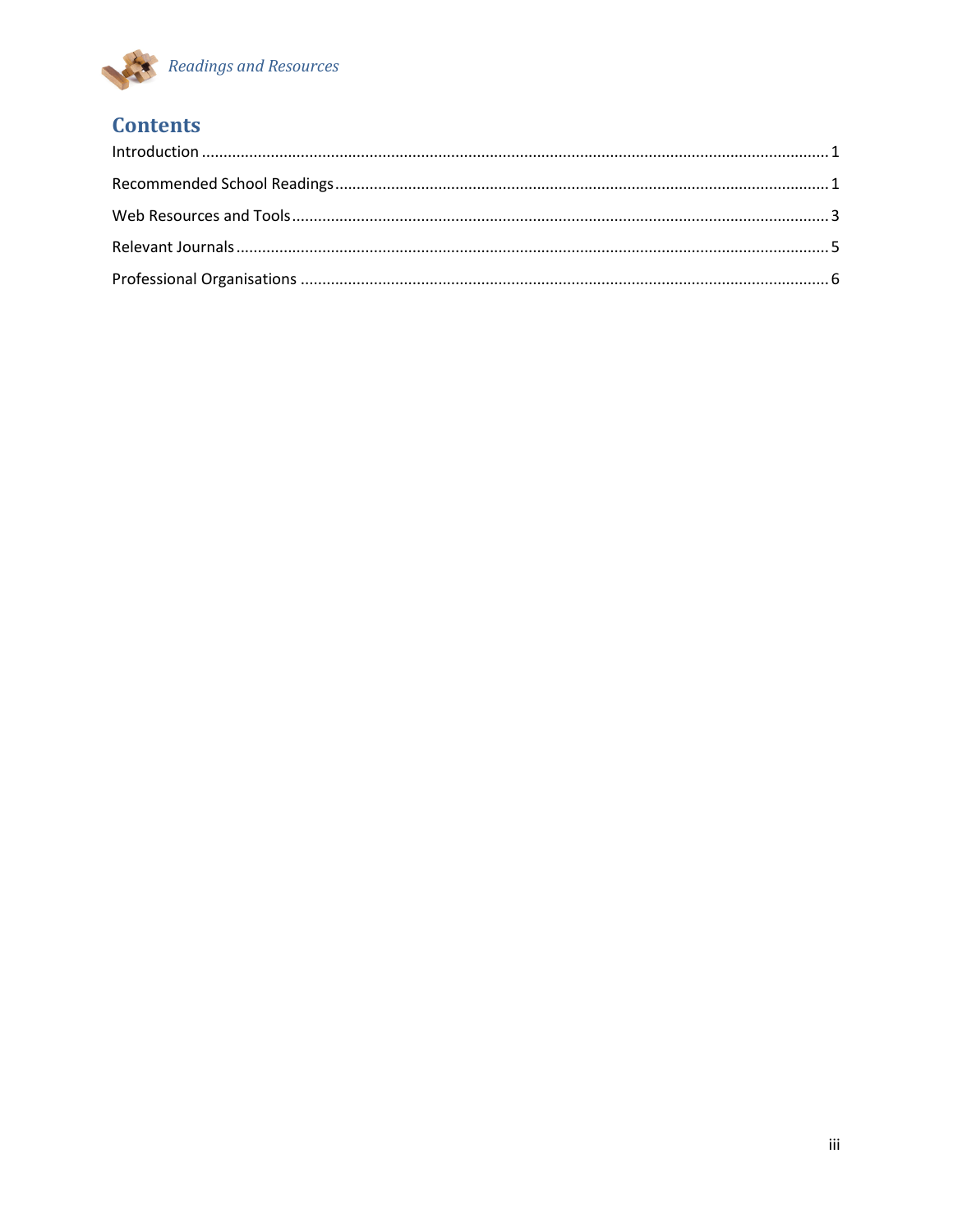

#### <span id="page-4-0"></span>**Introduction**

The International School on Research Impact Assessment (ISRIA, the School) has compiled a selected list of key readings, web resources and tools, relevant journals, and professional organizations to complement the teachings of the School. As a result, the *Readings and Resources* are not intended to be an exhaustive list of available literature and resources on the topic of research impact assessment.

Through the ongoing development of a community of practice in research impact assessment and in recognition of the increasing literature and resources in this rapidly expanding area, ISRIA intends to update the *Resources and Readings* with each iteration of the School as informed by ISRIA faculty and participants.

#### <span id="page-4-1"></span>**Recommended School Readings**

- 1. Australian Research Council (ARC). 2010. *Excellence in research for Australia: ERA 2010 Evaluation Guidelines*. [http://www.arc.gov.au/pdf/ERA2010\\_eval\\_guide.pdf](http://www.arc.gov.au/pdf/ERA2010_eval_guide.pdf)
- 2. Buxton, M. & Hanney, S. 1996. How can payback from health services research be assessed? *Journal Of Health Services Research & Policy.* 1(1):35-43. <http://www.ncbi.nlm.nih.gov/pubmed/10180843>

[Subscription access only; a copy will be available at the School for review]

- 3. Canadian Academy of Health Sciences (CAHS). 2009. *Making an impact: A preferred framework and indicators to measure returns on investment in health research*. [http://www.cahs-acss.ca/making-an-impact-a-preferred-framework-and-indicators-to-measure](http://www.cahs-acss.ca/making-an-impact-a-preferred-framework-and-indicators-to-measure-returns-on-investment-in-health-research-8/)[returns-on-investment-in-health-research-8/](http://www.cahs-acss.ca/making-an-impact-a-preferred-framework-and-indicators-to-measure-returns-on-investment-in-health-research-8/)
- 4. Canadian Institutes of Health Research (CIHR). 2005. *[Developing a CIHR framework to measure the](http://www.cihr-irsc.gc.ca/e/documents/meeting_synthesis_e.pdf)  [impact of health research -](http://www.cihr-irsc.gc.ca/e/documents/meeting_synthesis_e.pdf) Synthesis report of meetings*. <http://publications.gc.ca/collections/Collection/MR21-65-2005E.pdf>
- 5. Council of Canadian Academies. 2013. *Innovation impacts: Measurement and assessment*. The Expert Panel on the Socioeconomic Impacts of Innovation Investments, Council of Canadian Academies. <http://www.scienceadvice.ca/en/assessments/completed/inno-investments.aspx>
- 6. De Jong, S. et al. 2014. Understanding societal impact through productive interactions: ICT research as a case. *Research Evaluation*, 23(2):89-102 <http://rev.oxfordjournals.org/content/23/2/89.abstract> [Subscription access only; a copy will be available at the School for review]
- 7. Donovan, C. (Ed.) 2011. Special Issue on the State of the Art in Assessing Research Impact. *Research Evaluation*, 20(3). <http://rev.oxfordjournals.org/content/20/3.toc> [Subscription access only; a copy will be available at the School for review]
- 8. El Turabi, A. et al. 2011. A novel performance monitoring framework for health research systems: experiences of the National Institute for Health Research in England. *Health Research Policy and Systems*, 9,13. <http://www.health-policy-systems.com/content/9/1/13>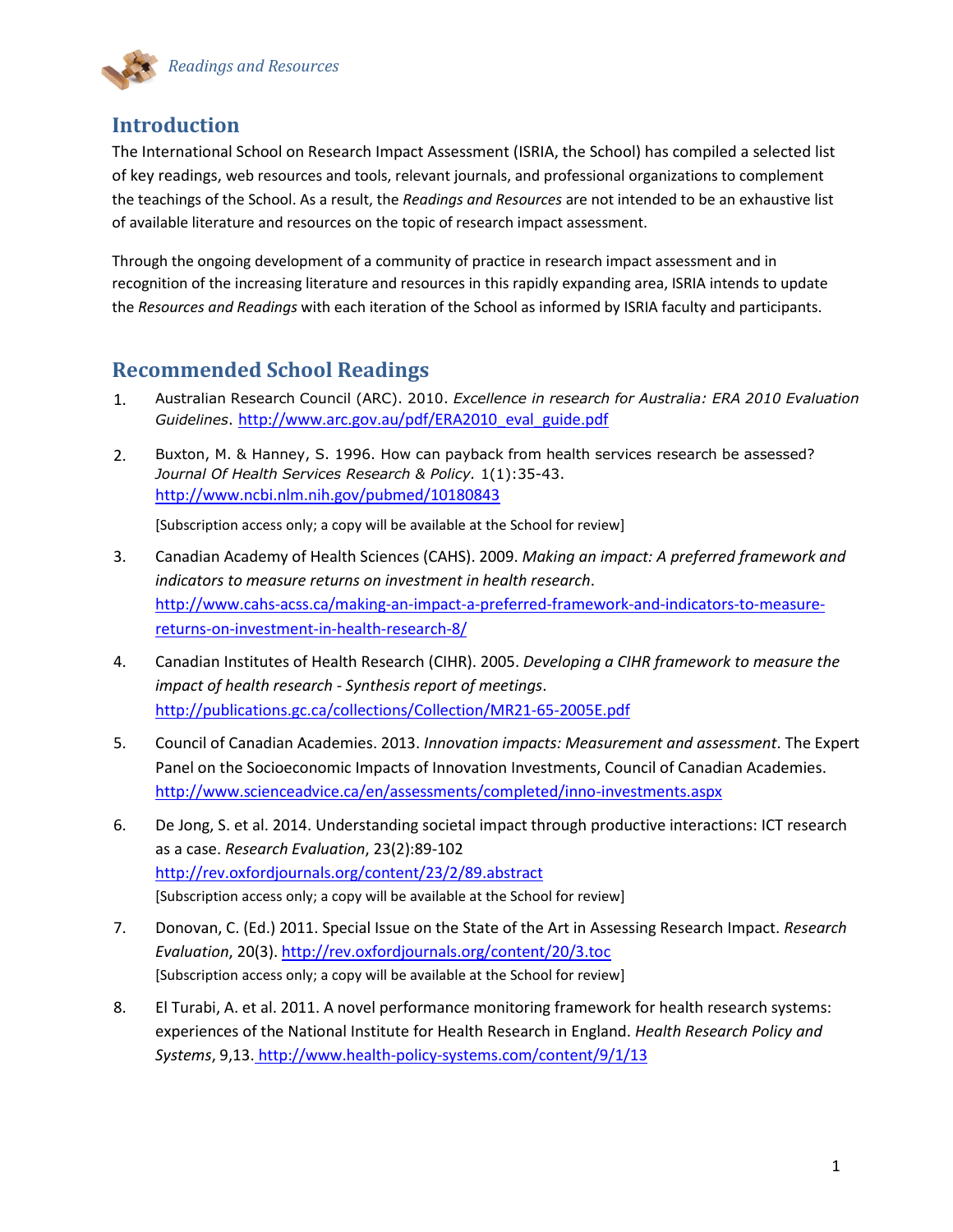- 9. European Institute of Public Administration (EIPA). 2013. *The Common Assessment Framework (CAF): Improving public organisations through self-assessment.* [http://www.eipa.eu/files/File/CAF/CAF\\_2013.pdf](http://www.eipa.eu/files/File/CAF/CAF_2013.pdf)
- 10. Graham, K.E.R. et al. 2012. Evaluating health research impact: development and implementation of the Alberta Innovates – Health Solutions impact framework. *Research Evaluation,* 21:354-367. <http://www.aihealthsolutions.ca/media/AIHS-Research-Evaluation-article-2012.pdf>
- 11. Health Economics Research Group, Office of Health Economics, RAND Europe. 2008. *Medical Research: What's it worth? Estimating the economic benefits from medical research in the UK*. London: UK Evaluation Forum. <http://www.wellcome.ac.uk/About-us/Publications/Reports/Biomedical-science/WTX052113.htm>

12. Mayne, J. 2008. *Contribution analysis: an approach to exploring cause and effect*. The Institutional Learning and Change Initiative, ILAC Brief No. 16.

[http://www.cgiar-ilac.org/files/publications/briefs/ILAC\\_Brief16\\_Contribution\\_Analysis.pdf](http://www.cgiar-ilac.org/files/publications/briefs/ILAC_Brief16_Contribution_Analysis.pdf)

- 13. Organisation for Economic Co-operation and Development (OECD). 2007*. Science, technology and innovation indicators in a changing world: Responding to policy needs- selection of the papers discussed at the OECD Blue Sky II Forum* (Ottawa, Canada, 25-27 September 2006). [http://www.oecd.org/science/inno/sciencetechnologyandinnovationindicatorsinachangingworldresp](http://www.oecd.org/science/inno/sciencetechnologyandinnovationindicatorsinachangingworldrespondingtopolicyneeds.htm) [ondingtopolicyneeds.htm](http://www.oecd.org/science/inno/sciencetechnologyandinnovationindicatorsinachangingworldrespondingtopolicyneeds.htm)
- 14. RAND. 2013. *Assessing research impact: An international review of the Excellence in Innovation for Australia trial*. [http://www.rand.org/pubs/research\\_reports/RR278.html](http://www.rand.org/pubs/research_reports/RR278.html)
- 15. RAND. 2013. *Measuring research: A Guide to research evaluation frameworks and tools*. [http://www.rand.org/pubs/monographs/MG1217.html](http://echo4.bluehornet.com/ct/21672944:23273763429:m:1:2273324198:061550BA12A9BB1C9AC00F1C2815D5F6:r)
- 16. RAND Europe. 2011. *Project retrosight: Understanding the returns from cardiovascular and stroke research*: *The Policy Report*. <http://www.rand.org/pubs/monographs/MG1079.html>
- 17. RAND Europe. 2010. *[Capturing research impacts: A review of international practice.](http://www.rand.org/pubs/documented_briefings/DB578.html)* [http://www.rand.org/pubs/documented\\_briefings/DB578.html](http://www.rand.org/pubs/documented_briefings/DB578.html)
- 18. RAND Europe. 2009. *[Mapping the impact: Exploring the payback of arthritis research.](http://www.rand.org/pubs/monographs/MG862.html)* <http://www.rand.org/pubs/monographs/MG862.html>
- 19. RAND Europe. 2008. *Health [research evaluation frameworks:](http://www.rand.org/pubs/technical_reports/TR629.html) An international comparison.* [http://www.rand.org/pubs/technical\\_reports/TR629.html](http://www.rand.org/pubs/technical_reports/TR629.html)
- 20. Research Excellence Framework (REF). 2011. *Assessment framework and guidance on submission*s, REF 02.2011. Bristol: Higher Education Funding Council for England, Scottish Funding Council, Higher Education Funding Council for Wales and Department for Employment and Learning, Northern Ireland. <http://www.ref.ac.uk/pubs/2011-02/>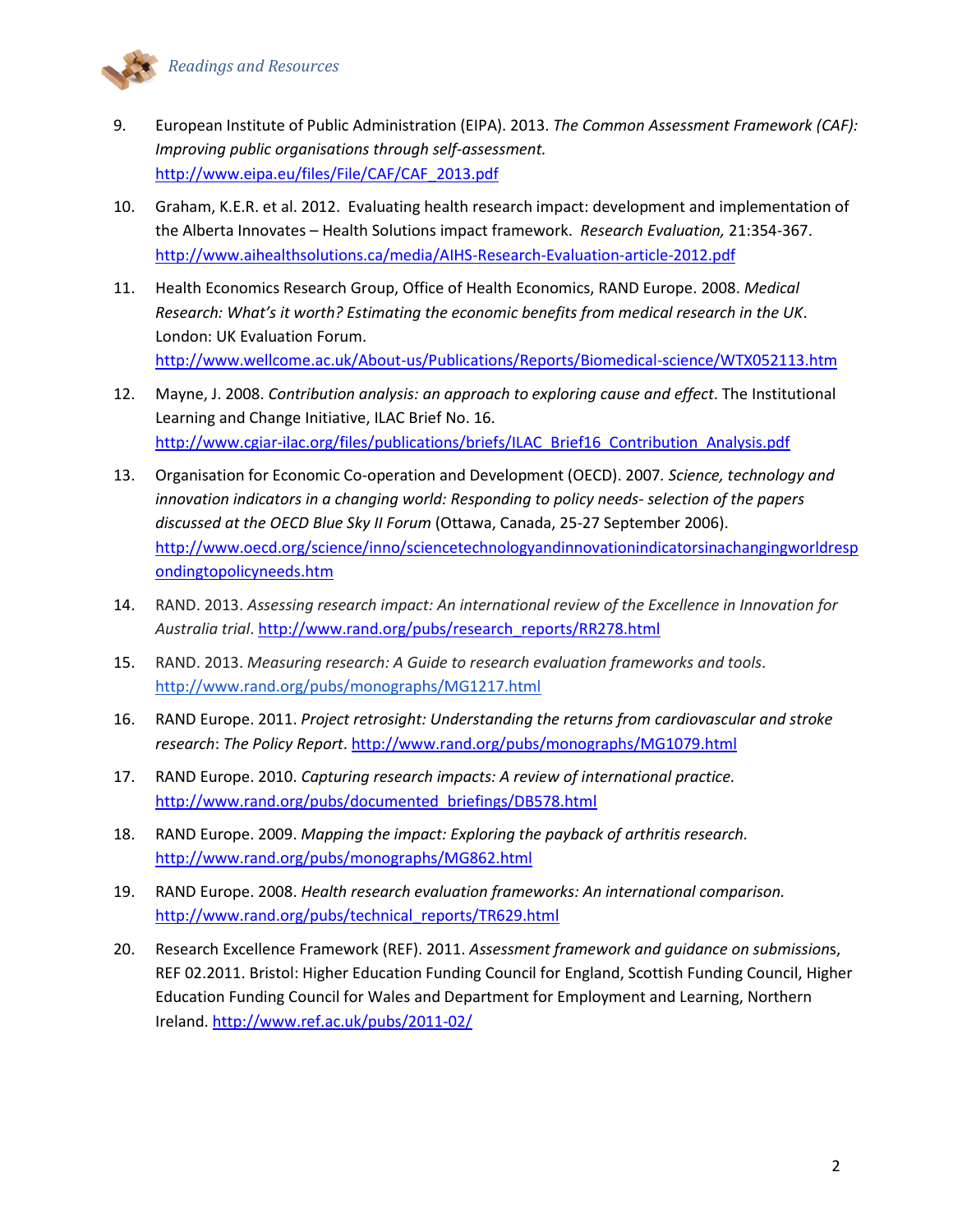

21. Royal Netherlands Academy of Arts and Sciences (KNAW). 2010. *Standard evaluation protocol 2009- 2015: Protocol for research assessment in the Netherlands*. Royal Netherlands Academy of Arts And Sciences (KNAW). [http://www.knaw.nl/nl/actueel/publicaties/standard-evaluation-protocol-sep-2009-](http://www.knaw.nl/nl/actueel/publicaties/standard-evaluation-protocol-sep-2009-2015/@@download/pdf_file/20091052.pdf)

[2015/@@download/pdf\\_file/20091052.pdf](http://www.knaw.nl/nl/actueel/publicaties/standard-evaluation-protocol-sep-2009-2015/@@download/pdf_file/20091052.pdf)

- 22. Ruegg, R. & Jordan, G. 2007. *Overview of evaluation methods for R&D programs: A directory of evaluation methods relevant to technology development programs*. US Department of Energy. [http://www1.eere.energy.gov/analysis/pdfs/evaluation\\_methods\\_r\\_and\\_d.pdf](http://www1.eere.energy.gov/analysis/pdfs/evaluation_methods_r_and_d.pdf)
- 23. Spaapen, J. et al. 2007. *Evaluating research in context: A method for comprehensive assessment* (2<sup>nd</sup>) ed.). Hague, Netherlands: Consultative Committee of Sector Councils for Research and Development. [http://www.qs.univie.ac.at/fileadmin/user\\_upload/qualitaetssicherung/PDF/Weitere\\_Aktivit%C3%A](http://www.qs.univie.ac.at/fileadmin/user_upload/qualitaetssicherung/PDF/Weitere_Aktivit%C3%A4ten/Eric.pdf) [4ten/Eric.pdf](http://www.qs.univie.ac.at/fileadmin/user_upload/qualitaetssicherung/PDF/Weitere_Aktivit%C3%A4ten/Eric.pdf)
- 24. STARmetrics. <https://www.starmetrics.nih.gov/>
- 25. US Government Accountability Office (GAO). *[Designing evaluations: 2012 revision](http://www.gao.gov/products/GAO-12-208G)*. <http://www.gao.gov/products/GAO-12-208G>
- 26. Weiss, A. P. 2007. Measuring the impact of medical research: moving from outputs to outcomes. *American Journal of Psychiatry*, 164:206-214. <http://journals.psychiatryonline.org/article.aspx?articleid=97838>
- 27. Yarbrough, D. B. et al. 2011*. The program evaluation standards: A guide for evaluators and evaluation users* (3rd ed.). Thousand Oaks, CA: Sage. [A copy will be available at the School for review]
- 28. Yazdizadeh B. et al. 2010. [Systematic review of methods for evaluating](http://www.health-policy-systems.com/content/8/6)  [healthcare](http://www.health-policy-systems.com/content/8/6) research economic impact. *Health Research Policy Systems*. 2(8):6. <http://www.health-policy-systems.com/content/8/1/6>

#### <span id="page-6-0"></span>**Web Resources and Tools**

- 1. American Evaluation Association. *The Program Evaluation Standards*. <http://www.eval.org/p/cm/ld/fid=103>
- 2. BetterEvaluation. 2013. *BetterEvaluation Rainbow Framework and Planning Tool*. [www.betterevaluation.org](http://www.betterevaluation.org/)
- 3. Bowen, S. 2012. *A guide to evaluation in health research.* Canadian Institutes of Health Research (CIHR). http://www.cihr-irsc.gc.ca/e/45336.html
- 4. Canadian Evaluation Society (CES). *Program Evaluation Standards*. [http://www.evaluationcanada.ca/site.cgi?s=6&ss=10&\\_lang=en](http://www.evaluationcanada.ca/site.cgi?s=6&ss=10&_lang=en)
- 5. Canadian Evaluation Society (CES). *Grey Literature Database*. <http://www.evaluationcanada.ca/site.cgi?s=6&ss=8>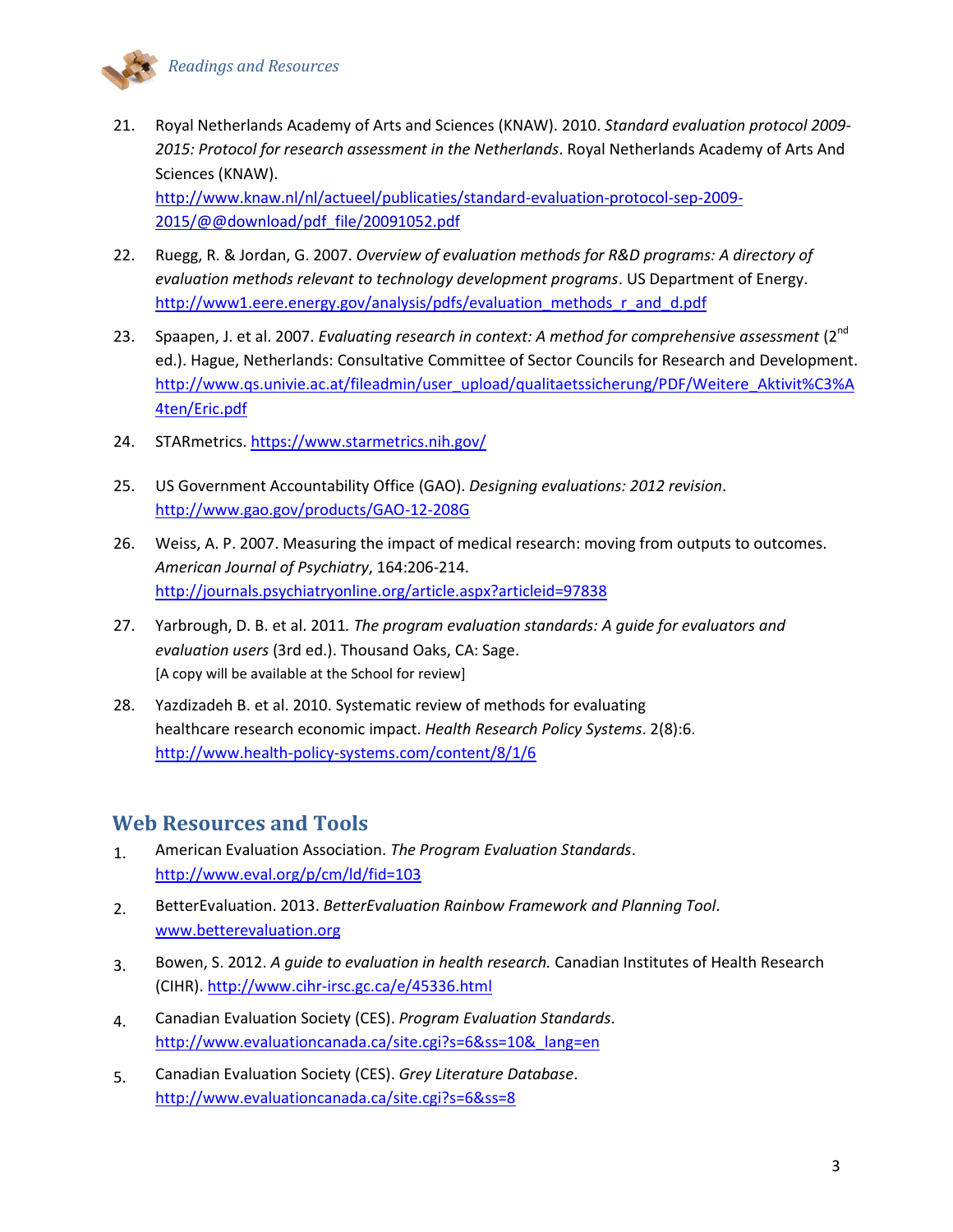

6. Centers for Disease Control and Prevention (CDC). 2007. *Impact and value: [Telling your program's](http://www.cdc.gov/oralhealth/publications/library/pdf/success_story_workbook.pdf)  [story](http://www.cdc.gov/oralhealth/publications/library/pdf/success_story_workbook.pdf)*.

[http://www.cdc.gov/OralHealth/publications/library/pdf/success\\_story\\_workbook.pdf](http://www.cdc.gov/OralHealth/publications/library/pdf/success_story_workbook.pdf)

- 7. Centers for Disease Control and Prevention (CDC). 2011. *Developing an effective evaluation plan*. [http://www.cdc.gov/tobacco/tobacco\\_control\\_programs/surveillance\\_evaluation/evaluation\\_plan/](http://www.cdc.gov/tobacco/tobacco_control_programs/surveillance_evaluation/evaluation_plan/)
- 8. Claremont Evaluation Center. <http://www.claremontevaluationcenter.com/>
- 9. Cornell Office for Research on Evaluation. https://core.human.cornell.edu/ (Note: System Evaluation Protocol)
- 10. The Dutch Science System. Rathenau Instituut  $\rightarrow$  Topics  $\rightarrow$  Evaluation <http://www.rathenau.nl/en/web-specials/the-dutch-science-system/topics/evaluation.html>
- 11. European Evaluation Society. *Evaluation Standards*. <http://www.europeanevaluation.org/resources/evaluation-standards>
- 12. Evergreen, S. & Emery, A. K. 2014. *Data visualization checklist.* [http://annkemery.com/wp-content/uploads/2014/05/DataVizChecklist\\_May2014.pdf](http://annkemery.com/wp-content/uploads/2014/05/DataVizChecklist_May2014.pdf)
- 13. Office of Consultation and Research in Medical Education (OCRME*).* 2009. *[Educational research and](http://www.healthcare.uiowa.edu/ocrme/teach_train_sup/OCRME_Research_and_Evaluation_Workbook_mar4.pdf)  [evaluation workbook](http://www.healthcare.uiowa.edu/ocrme/teach_train_sup/OCRME_Research_and_Evaluation_Workbook_mar4.pdf)*. [http://www.healthcare.uiowa.edu/ocrme/teach\\_train\\_sup/OCRME\\_Research\\_and\\_Evaluation\\_Wor](http://www.healthcare.uiowa.edu/ocrme/teach_train_sup/OCRME_Research_and_Evaluation_Workbook_mar4.pdf) [kbook\\_mar4.pdf](http://www.healthcare.uiowa.edu/ocrme/teach_train_sup/OCRME_Research_and_Evaluation_Workbook_mar4.pdf)
- 14. Preskill, H. & Jones, N. 2009. *A practical guide for engaging stakeholders in developing evaluation questions*. Princeton, NJ: Robert Wood Johnson Foundation. [http://www.rwjf.org/en/research-publications/find-rwjf-research/2009/12/the-robert-wood](http://www.rwjf.org/en/research-publications/find-rwjf-research/2009/12/the-robert-wood-johnson-foundation-evaluation-series-guidance-fo/a-practical-guide-for-engaging-stakeholders-in-developing-evalua.html)[johnson-foundation-evaluation-series-guidance-fo/a-practical-guide-for-engaging-stakeholders-in](http://www.rwjf.org/en/research-publications/find-rwjf-research/2009/12/the-robert-wood-johnson-foundation-evaluation-series-guidance-fo/a-practical-guide-for-engaging-stakeholders-in-developing-evalua.html)[developing-evalua.html](http://www.rwjf.org/en/research-publications/find-rwjf-research/2009/12/the-robert-wood-johnson-foundation-evaluation-series-guidance-fo/a-practical-guide-for-engaging-stakeholders-in-developing-evalua.html)
- 15. RAND. 2007. *Getting to outcomes*. [http://www.rand.org/pubs/technical\\_reports/TR101z2.html](http://www.rand.org/pubs/technical_reports/TR101z2.html)
- 16. Royal Netherlands Academy of Arts and Sciences (KNAW). *Quality assessment and valorisation*. <http://www.knaw.nl/en/topics/kwaliteit/kwaliteitsbeoordeling-en-valorisatie>
- 17. Ruegg, R. & Feller, I. 2003. *A Toolkit for evaluating public R&D investment: Models, methods, and findings from ATP's first decade.* A report prepared for the National Institute of Standards and Technology's Advanced Technology Program. <http://www.atp.nist.gov/eao/gcr03-857/contents.htm>
- 18. The Evaluators' Institute. [http://tei.gwu.edu](http://tei.gwu.edu/)
- 19. Treasury Board of Canada. Centre of Excellence for Evaluation (CEE). <http://www.tbs-sct.gc.ca/cee/index-eng.asp>
- 20. University of Wisconsin Extension, Division of Cooperative Extension. Program Development and Evaluation Unit (PDE). <http://www.uwex.edu/ces/pdande/evaluation/>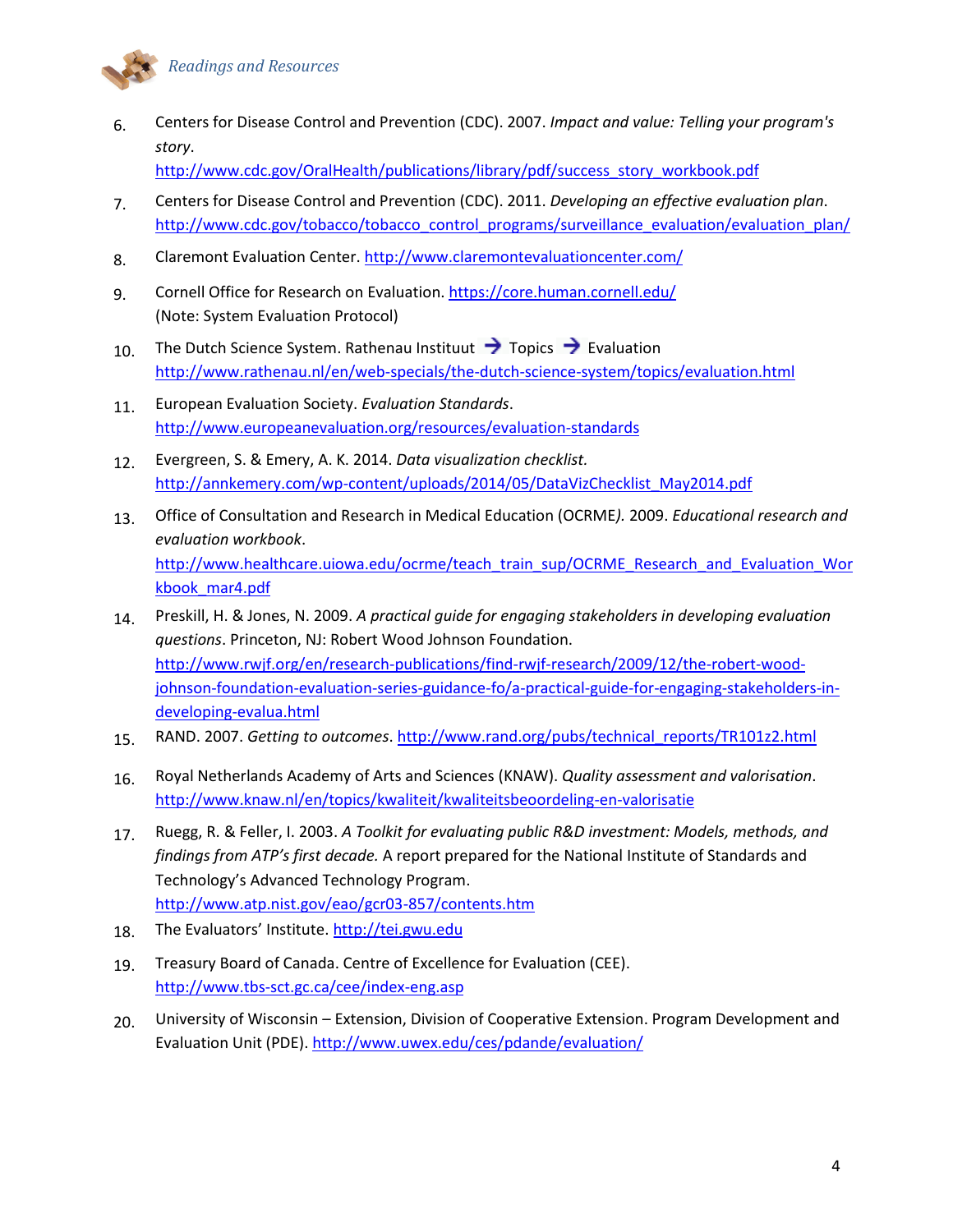

21. US Department of Health and Human Services (HHS), Administration for Children and Families, Office of Planning, Research and Evaluation. 2010. *The p[rogram manager's guide to e](http://www.acf.hhs.gov/sites/default/files/opre/program_managers_guide_to_eval2010.pdf)valuation* (2nd [ed.\).](http://www.acf.hhs.gov/sites/default/files/opre/program_managers_guide_to_eval2010.pdf)

[http://www.acf.hhs.gov/sites/default/files/opre/program\\_managers\\_guide\\_to\\_eval2010.pdf](http://www.acf.hhs.gov/sites/default/files/opre/program_managers_guide_to_eval2010.pdf)

- 22. W. K. Kellogg Foundation. 2004. *[Evaluation handbook](http://www.wkkf.org/knowledge-center/resources/2010/w-k-kellogg-foundation-evaluation-handbook.aspx)*. [http://www.wkkf.org/knowledge-center/resources/2010/w-k-kellogg-foundation-evaluation](http://www.wkkf.org/knowledge-center/resources/2010/w-k-kellogg-foundation-evaluation-handbook.aspx)[handbook.aspx](http://www.wkkf.org/knowledge-center/resources/2010/w-k-kellogg-foundation-evaluation-handbook.aspx)
- 23. Western Michigan University. Evaluation Center. *Evaluation Checklists*. <http://www.wmich.edu/evalctr/checklists/>

Of particular note:

- [Key Evaluation Checklist](http://www.wmich.edu/evalctr/archive_checklists/kec_feb07.pdf) by Michael Scriven
- [Qualitative Evaluation](http://www.wmich.edu/evalctr/archive_checklists/qec.pdf) by Michael Quinn Patton
- [Utilization-Focused Evaluation](http://www.wmich.edu/evalctr/wp-content/uploads/2013/03/UFE_checklist_2013.pdf) by Michael Quinn Patton

#### <span id="page-8-0"></span>**Relevant Journals**

- 1. American Journal of Evaluation [http://aje.sagepub.com](http://aje.sagepub.com/) Note: Subscription required
- 2. Canadian Journal of Program Evaluation [http://cjpe.ca](http://cjpe.ca/) Note: Open access
- 3. Evaluation The International Journal of Theory, Research and Practice [http://evi.sagepub.com](http://evi.sagepub.com/) Note: Subscription required; some open access articles
- 4. Evaluation and Program Planning [http://www.journals.elsevier.com/evaluation-and-program-planning](http://www.journals.elsevier.com/evaluation-and-program-planning/) Note: Subscription required; some open access articles
- 5. Evaluation Review [http://erx.sagepub.com](http://erx.sagepub.com/) Note: Subscription required; some open access articles
- 6. Health Research Policy and Systems [http://www.health-policy-systems.com](http://www.health-policy-systems.com/) Note: Open access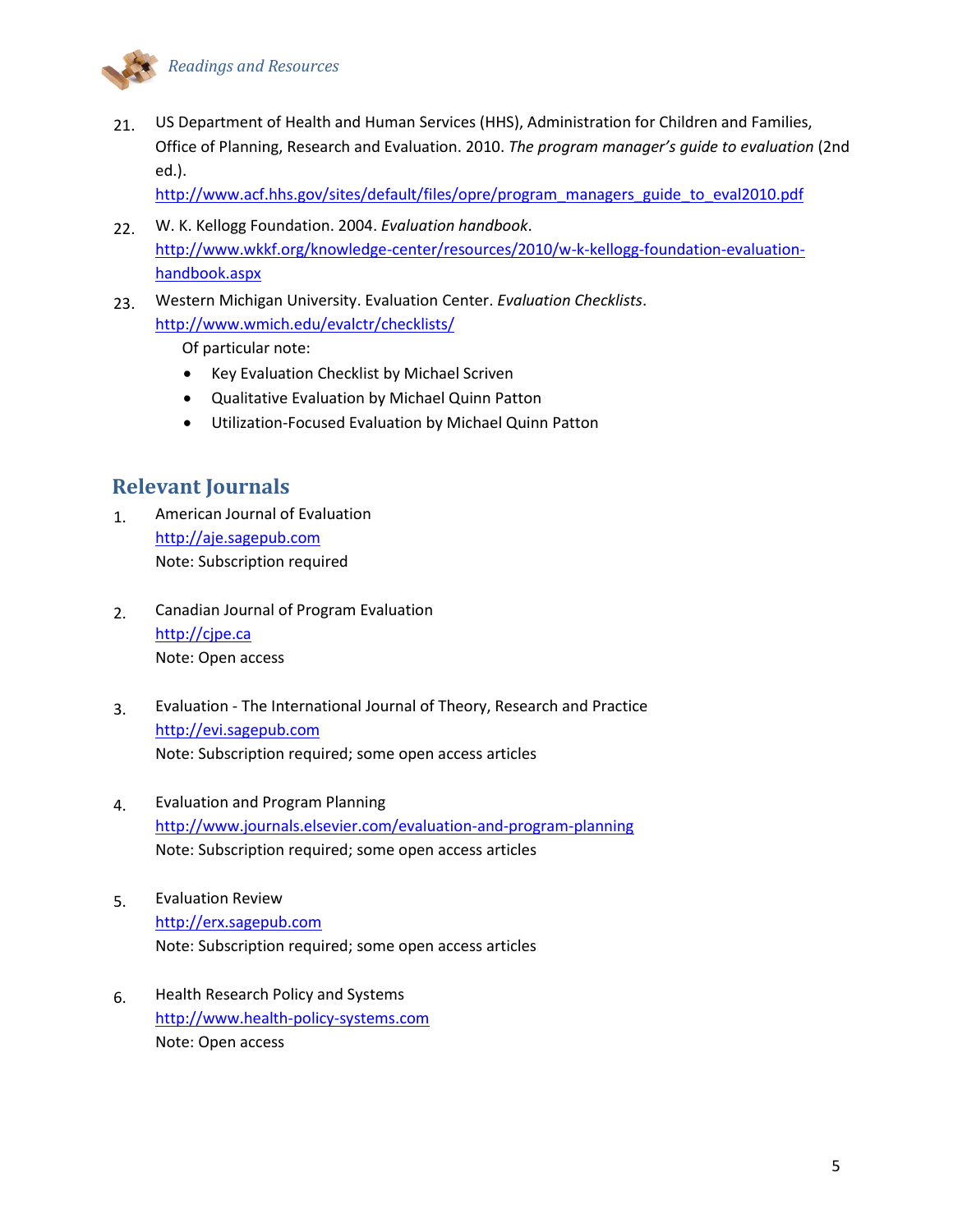

- 7. Implementation Science [http://www.implementationscience.com](http://www.implementationscience.com/) Note: Open access
- 8. Journal of MultiDisciplinary Evaluation [http://journals.sfu.ca/jmde/index.php/jmde\\_1](http://journals.sfu.ca/jmde/index.php/jmde_1) Note: Open access
- 9. Practical Assessment, Research & Evaluation (PARE) [http://pareonline.net](http://pareonline.net/) Note: Open access
- 10. Research Evaluation [http://rev.oxfordjournals.org](http://rev.oxfordjournals.org/) Note: Subscription required; some open access articles

#### <span id="page-9-0"></span>**Professional Organisations**

- 1. AfrEA (African Evaluation Association) <http://www.afrea.net/aboutafrea.html>
- 2. American Evaluation Association [http://www.eval.org](http://www.eval.org/p/cm/ld/fid=103)
	- Research, Technology and Development (RTD) Evaluation Topical Interest Group (TIG) <http://comm.eval.org/researchtechnologyanddevelopmenteval/home>
- 3. Australasian Evaluation Society (AES) [http://www.aes.asn.au](http://www.aes.asn.au/)
- 4. Brazilian Monitoring & Evaluation Network [http://redebrasileirademea.ning.com](http://redebrasileirademea.ning.com/)
- 5. Canadian Evaluation Society [http://www.evaluationcanada.ca](http://www.evaluationcanada.ca/)
- 6. Danish Evaluation Society [http://www.danskevalueringsselskab.dk](http://www.danskevalueringsselskab.dk/)
- 7. Dutch Evaluation Society [http://www.videnet.nl](http://www.videnet.nl/)
- 8. European Evaluation Societ[y http://www.europeanevaluation.org](http://www.europeanevaluation.org/)
- 9. EvalPartner[s http://www.mymande.org/evalpartners](http://www.mymande.org/evalpartners)
- 10. Finnish Evaluation Society<http://www.sayfes.fi/in+english/>
- 11. French Evaluation Society http://www.sfe-asso.fr
- 12. German Society for Evaluation Standards [http://www.degeval.de](http://www.degeval.de/)
- 13. International Development Evaluation Association (IDEAS) [http://www.ideas-int.org](http://www.ideas-int.org/)
- 14. International Organization for Cooperation in Evaluation (IOCE[\) http://www.ioce.net](http://www.ioce.net/)
- 15. International Program Evaluation Network (Russia and newly independent states) [http://www.eval-net.org](http://www.eval-net.org/)
- 16. [International Society for Performance Improvement](http://www.ispi.org/) [http://www.ispi.org](http://www.ispi.org/)